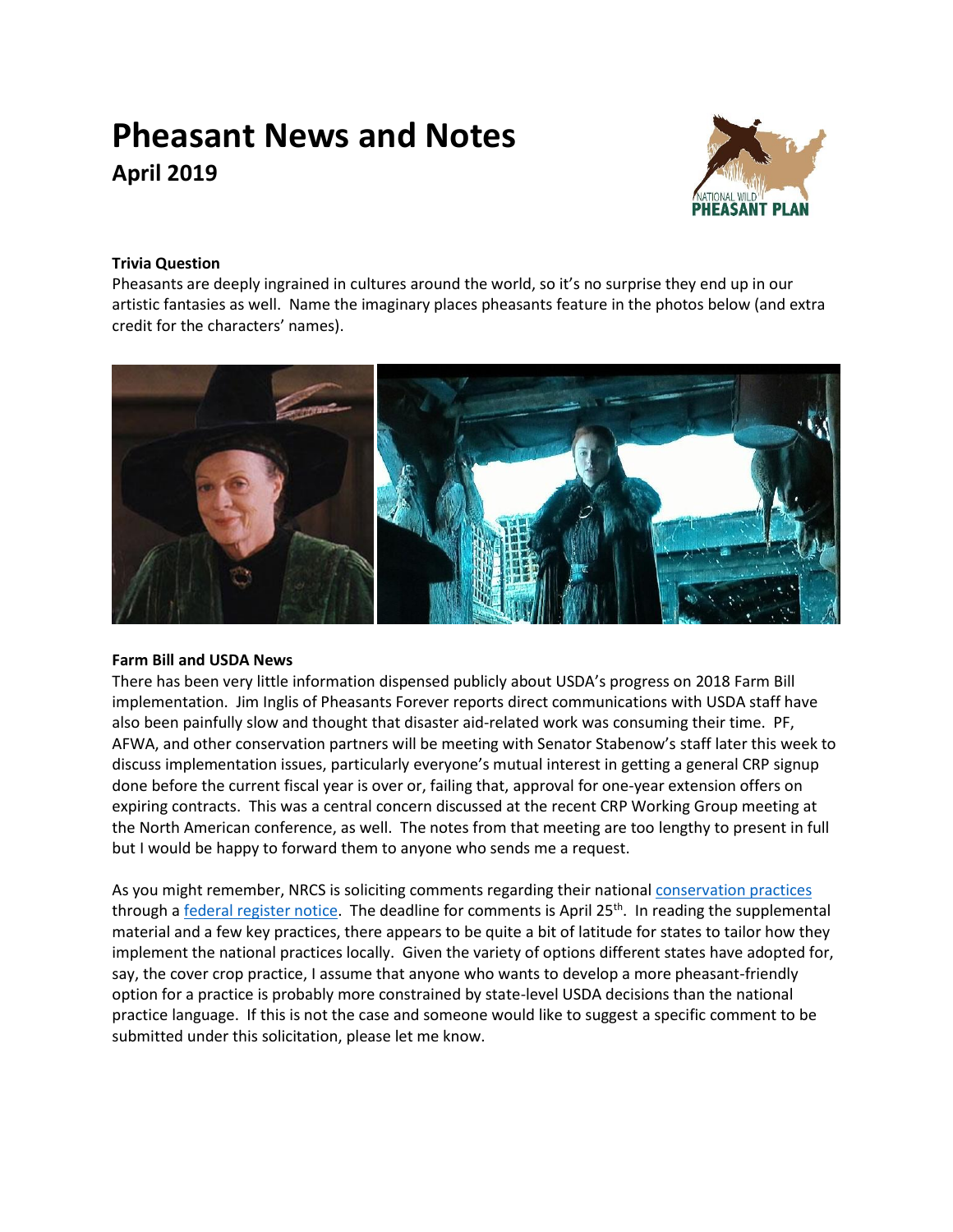#### **Notes from Around the Pheasant Range**

The multistate research project looking at ways to improve the reliability of roadside brood counts is tentatively moving forward. So far six states (IA, SD, KS, ND, OK, and NE) have pledged funding for the project but we're still awaiting final approval from some. The funding states have agreed to support a M.S. student at Iowa State University to do the work under the direction of Dr. Adam Janke; once funding appears assured then Dr. Janke will advertise for a student. We'll probably try to collect some pilot survey data this August before the student officially arrives, so everyone is invited to participate in that and future data collection. Standards for pilot data collection will be developed this spring but will probably involve running routes multiple (>3?) times, estimating dew conditions, etc. We'll keep the Technical Committee updated on progress so those willing to help collect data know when and how to participate.

You might recall that Minnesota DNR advertised for an Upland Game Project Leader position back in December. Nicole Davros (Tech Committee, Minnesota) reports they have offered the position to someone and an announcement is pending. Paperwork is still being completed so that person will remain nameless for now, but she expects them to start in June. More details later.

The Nebraska Game and Parks Commission is helping launch a USDA Regional Conservation Partnership Program (RCPP) effort this spring to encourage southwest Nebraska producers to plant multispecies cover crops. Cover crops can be planted in the spring for a full growing season or after wheat or other summer-harvested crop, and grazing is allowed. More about the initiative can be foun[d here.](http://magazine.outdoornebraska.gov/2019/03/producers-in-southwest-nebraska-eligible-for-cover-crop-initiative-2/)

The Intermountain West Joint Venture posted a webinar and written report on some research using rancher-based focus groups to explore flood irrigation issues in the west; both can be foun[d here.](https://iwjv.org/news/digging-deeper-flood-irrigation-webinar-findings)

If you want to quantify just how bad your winter really was, Travis Runia (Tech Committee, South Dakota) passed along a Midwest Regional Climate Cente[r site](https://mrcc.illinois.edu/research/awssi/indexAwssi.jsp) that shows an "Accumulated Winter Season Severity Index" for a number of places across the country. Click on a dot on the map and then open the chart.

#### **Pheasant-relevant Media**

[South Dakota pheasant nest predator bounty program proposed](https://www.mitchellrepublic.com/sports/outdoors/4579780-south-dakota-pheasant-nest-predator-bounty-program-proposed) [South Dakota trap and bounty programs examined](http://www.sdpb.org/blogs/kevinwoster/traps-traps-whos-got-the-traps-predator-control-on-the-fly-becomes-controversial-part-of-noem-pheasant-initiative/) [Pheasant hunt phasing out at Cape Cod National Seashore](https://www.capecodtimes.com/news/20190310/pheasant-hunt-phasing-out-at-cape-cod-national-seashore) [Debate is on about hunting pen-raised pheasants in South Dakota](http://www.startribune.com/debate-is-on-about-hunting-pen-raised-pheasants-in-south-dakota/500758651/) [South Dakota to use bighorn permit dollars for pheasant habitat?](https://www.kotatv.com/content/news/Sheep-tag-changes-cause-controversy-506464441.html?fbclid=IwAR1AzkYL7rhWU-RwiT8v381dD26L_267SkVwhxgDbEkrK6-8ap1xstwTdOw) Honey [bee colonies more successful by foraging on CRP](https://phys.org/news/2019-03-honey-bee-colonies-successful-foraging.html) [The good reasons old hunting culture is dying](https://r3industry.com/index.php/r3/the-good-reasons-old-hunting-culture-is-dying/) [Data becomes cash crop for big agriculture](https://www.bloomberg.com/news/articles/2019-03-13/data-becomes-cash-crop-for-big-agriculture) [Soil health paves road to profit](https://www.agprofessional.com/article/soil-health-paves-road-profit) [Farmland prices reach historic highs in Upper Midwest](http://www.startribune.com/farmland-prices-reach-historic-highs-in-upper-midwest/507852972/)